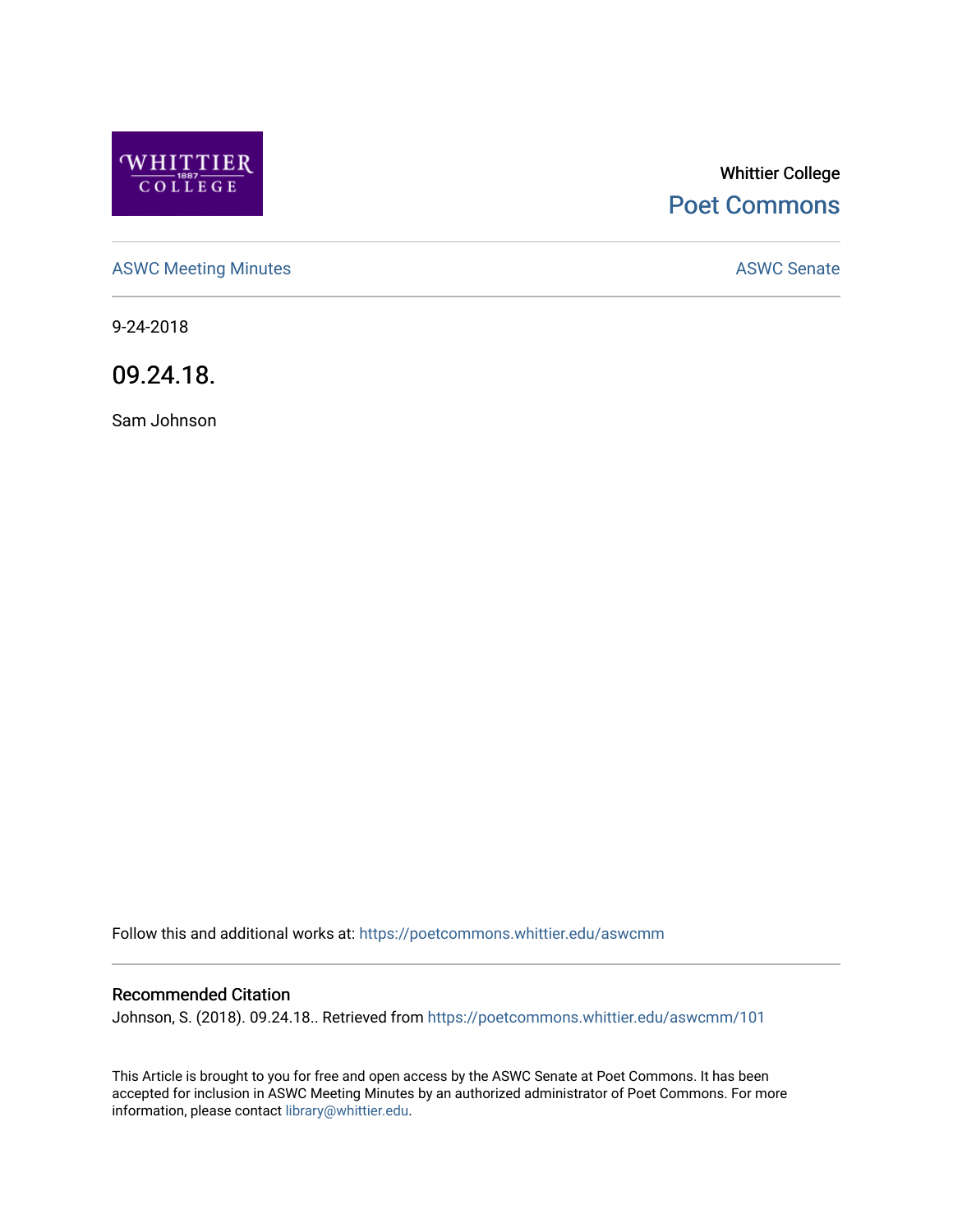

# **Meeting Minutes for September 24th, 2018**

### **I. Meeting is called to order at 7:13pm**

### **II. Moment of Silence/Inspirational quote**

*Quote: "Life can only be understood backwards; but it must be lived forwards."*

*- Soren Kierkegaard* 

Read by Sen. Eccles

# **III. Mission Statement**

**a.** The ASWC Senate, as the governing body of the Associated Students of Whittier College, is dedicated to the betterment of the college as an institution and as a member of the broader community. The Senate shall assist on-campus clubs and organizations in creating, promoting and implementing dynamic programs and events that involve students and add value to their educational experience. This body will act as an open forum for students to voice their opinions and desires, always keeping the best interests of the ASWC in mind. In all its actions, the Senate will serve the students first with integrity, dedication, responsibility and humility.

# **Read by Representative Gelinas**

# **IV. Roll Call – Secretary Johnson**

- **a. Present:** President Manning, VP Monreal, Secretary Johnson, Director Reeder, Treasurer Delgado, Director Hernandez, Director Olague, Sen. Morales, Representative Gelinas, Sen. Moya, Sen. Tam, Sen. Joachim, Sen. Thomas, Sen. Kotoski, Sen. Britton, Sen. Benitez, Sen. O'Grady, Sen. Eccles, Sen. Viteri, Sen. Sherman
- **b. Absent excused:** Sen. Segura
- **c. Unexcused:** n/a
- **V. Minutes Amendment/Approval**
	- **a. Approved by Sen. Joachim**
	- **b. Seconded by Sen. Viteri**
- **VI. Public Voice**
	- **a. There were no individuals present for public voice**

# **VII. President's Message- President Manning**

- **a.** Tomorrow is National Voter Registration Day
- **b.** Hispanic Heritage Month ends October 15th super lucky to be at an HSI, our latinx students are doing great things here at Whittier...
- **c.** Thanks for flexibility

ASWC Senate Meeting Minutes -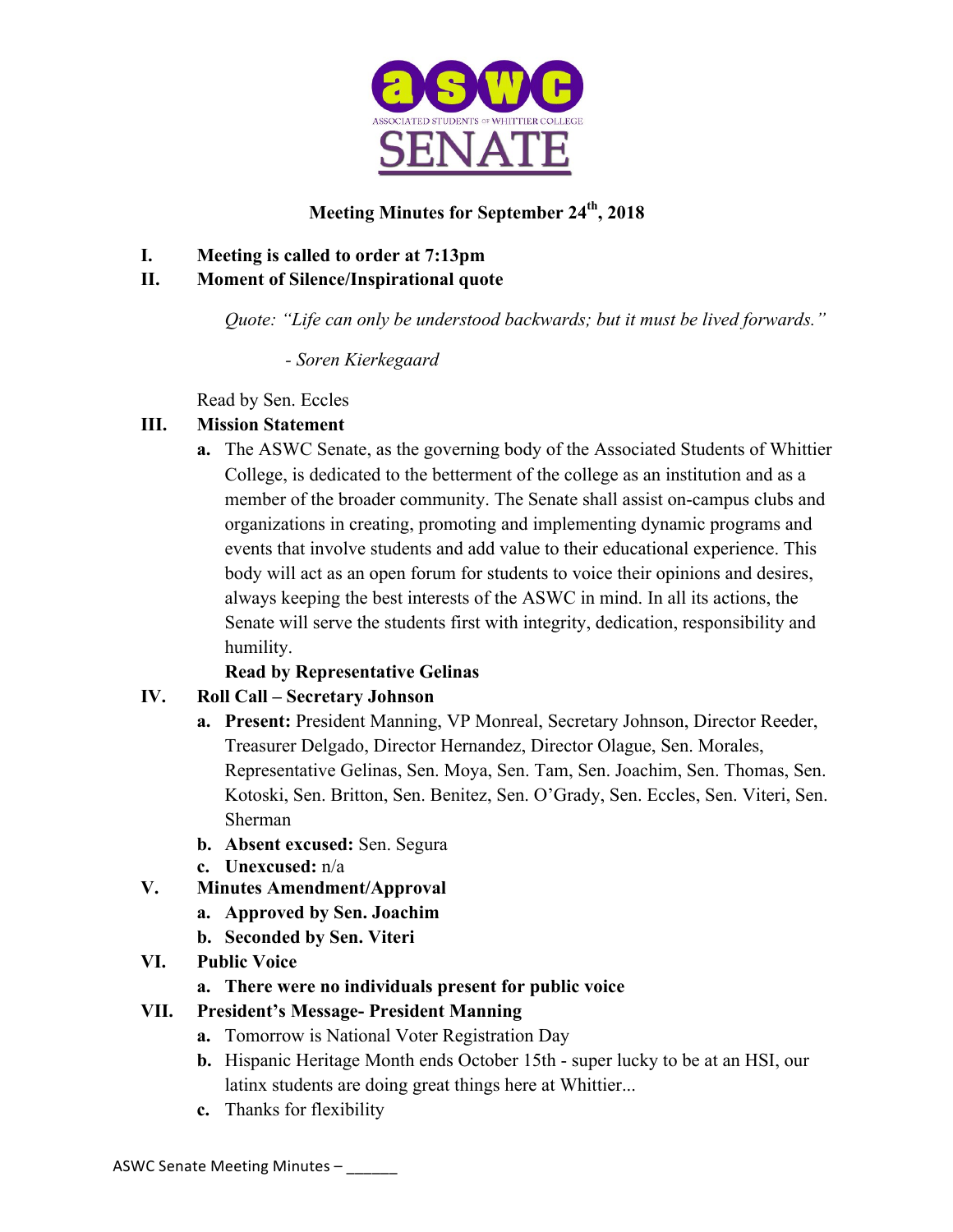- **d.** Culinary Committee is being chaired by Sen. Jesse Eccles
- **VIII. Treasurer's Report- Treasurer Delgado**
	- **a. Statement: I would like to preface this with the fact that the numbers I promised about Whittfest are still not available and conversations are still being had. Bear with me as we get these numbers in the next week or so.**
	- **b.** General Fund Balance: **\$84,179.50**
	- **c.** Operational Account Balance: **\$4,855.75**
	- **d.** Reserve Account Balance: \$**8,690.75**
	- **e.** Allocated thus far: **\$4,425.00**
	- **f.** First readings: **\$00.00**
	- **g.** Daily Calendar Considerations: **\$00.00**

# **IX. Constituent Reports**

**a.** Academic Affairs Chair – **Sen. Morales**

a. The representative did not have anything to report.

- **b.** First Year Class Council- **n/a**
- **c.** Commuter Representative **Sen. Moya**
	- a. The representative did not have anything to report.
- **d.** Residential Hall Representative **n/a**
- **e.** Student Body Representative **Sen. Tam**
	- a.One thing that has been brought to my attention, is that students who use the athletic facility are unable to use the ice machine in the athletics training room and wish to do so after working out.
- **f.** Student Body Representative **Sen. Thomas**
	- a. The representative did not have anything to report.
- **g.** Student Body Representative **Sen. Joachim**
	- a.This last week I emailed General Manager Irby of Bon Appetite concerning food allergen labeling at the CI. I provided him with possible labels that could be used to create for a more exhaustive labeling system, especially on the papers near the food that detail the ingredients. I am waiting to schedule a phone call to continue these discussions.
- **h.** Student Body Representative n/a
- **i.** Diversity Council Representative **Sen. Kotoski**
	- a.We met last week 9/18 on Tuesday from 4:30-5:30 in the OEI. We discussed expectations of the Council, further Constitution amendments, and the Activities Fair. We had great attendance to this meeting. By next meeting we will hopefully vote to approve the amended Constitution. It was a great meeting with very positive and fruitful conversation!! The app for Internal Chair will go out this week. Our next meeting is 10/2, same place, same time. Thanks!
- **j.** Inter-Club Council Representative **Sen. Britton**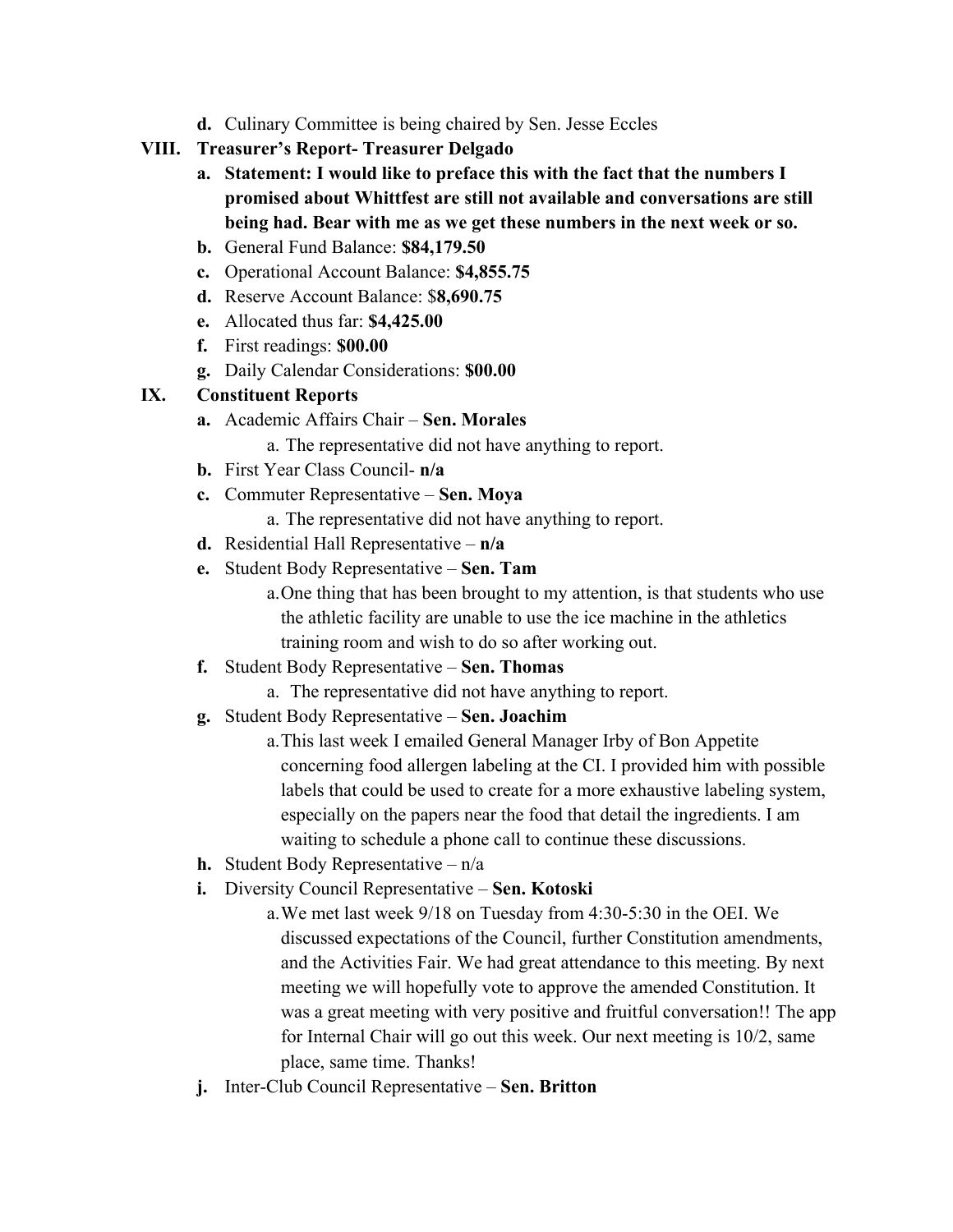- a.First ICC meeting this past Thursday. Because no email was sent out, the turnout was minimal but we are looking to get the contact information for Club and Organization representatives to get ahold of them. I have posted my office hours on OrgSync if anyone has any questions.
- **k.** Social Justice Coalition Representative **Sen. Segura**
	- a.Sen. Segura was not present during the meeting.
- **l.** Media Council Representative **Sen. Benitez** 
	- a.Media Council is still unable to do anything due to the lack of information regarding their budget. They have been paying out of pocket for most of their expenses but saving receipts for reimbursement.
- **m.** Poet Student Athlete Leadership Academy Male Rep **Sen. Eccles**
	- a.Soccer Lost to CMS 3-0, beat Pomona-Pitzer 2-1. Currently 4-4 overall and 3-3 in conference play
	- b. Water polo beat cal tech 16-3
	- c.Upcoming games
		- 1. Soccer home game Wednesday against Cal Lutheran
		- 2. Water polo plays La Verne Wednesday and CMS Saturday both away. 1-0 conference play
		- 3. Tennis Plays ITA Friday-Saturday
		- 4. Track meet on Saturday.
	- d.PSALA breakdown
		- 1. Introduction for new students.
		- 2. Looking to really get events going and looking to bridge the gap between student athletes and non-student athletes.
- **n.** Poet Student Athlete Leadership Academy Female Rep **Sen. O'Grady** 
	- a.Soccer
		- 1. Poets fall in second half 2-0 to CMS
		- 2. Poets and Sagehens play to a draw
	- b.Volleyball
		- 1. Poets sweep Chapman 25-22, 25-16, 25-22
	- 2. Mackenzie Thieme was named all sciac athlete of the week c.Golf
		- 1. Whittier ranked 33rd finished 5th at CA state intercollegiate
- **o.** Inter-Society Council Male Rep **Sen. Viteri** 
	- a.Lancers have a fundraiser @ Menchie's September 27 10am-11pm b.ISC ice cream mixer September 27 7pm- 9pm
	- c.Thalians have a recruitment event September 28 from 7:30pm-8:30pm @ StoJo courtyard
- **p.** Inter-Society Council Female Rep **Sen. Sherman** 
	- a.Athenians have a fundraiser today at Blaze pizza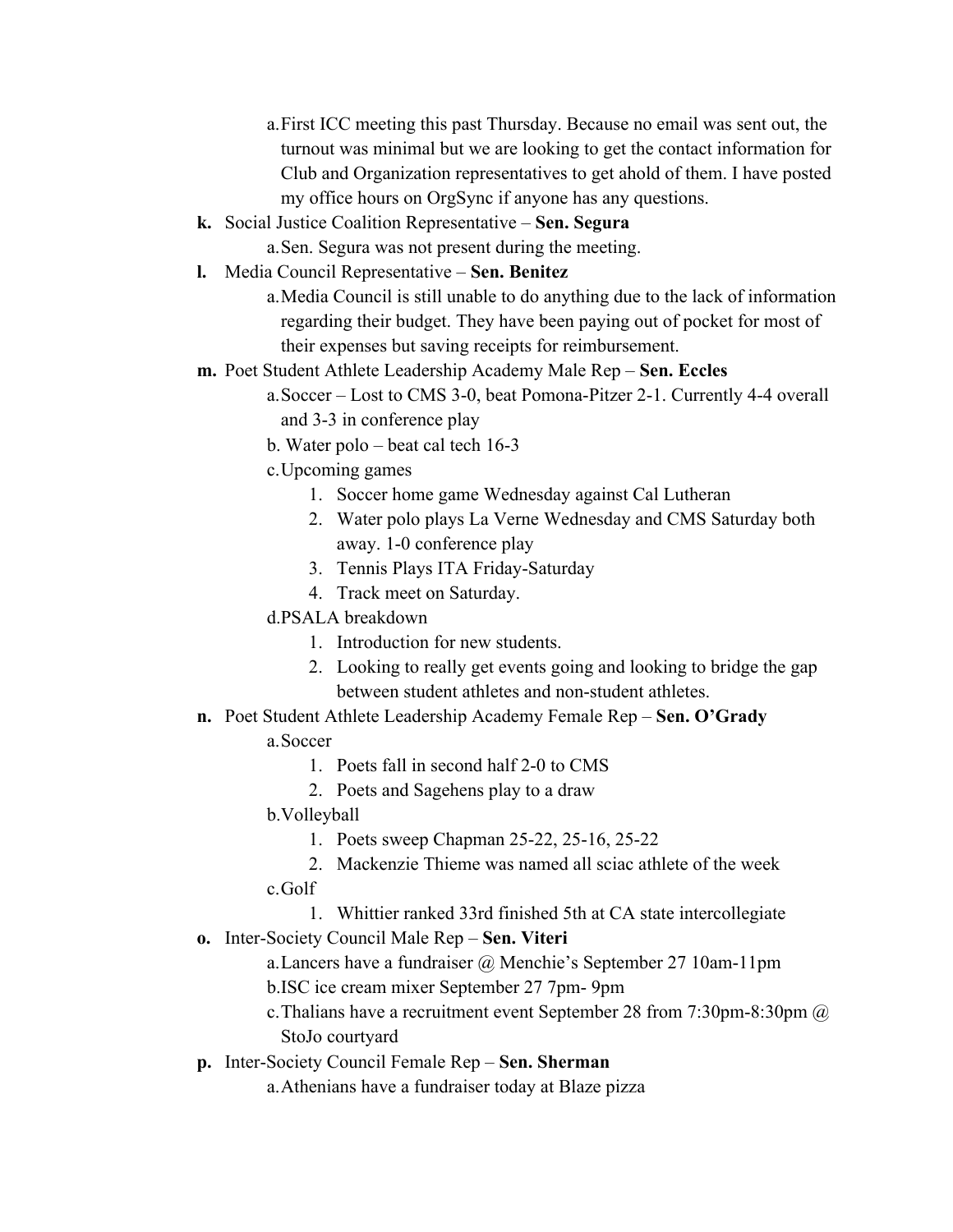- b. Metaphonians fundraiser at Panda Express  $\omega$  Whittwood October 1<sup>st</sup> 3pm-9pm
- c.We received complaints about the date of Dubsync being changed so late, and how it will affect alumni attendance, especially since the alumni already made plans to fly in on Friday. Jordan explained why the date was changed and why it was so late, but some societies still have strong disagreements with how this happened and will be emailing me their alumni complaints. I will be forwarding them to the Program Board directors so that they can inquire further.

### **X. Committee Reports**

- **a.** Administrative *Vice President Monreal*
	- a. We read over the Constitution and we will be proposing edits to the constitution.

b.Next week we will do the same with the ByLaws

- **b.** Budget *Treasurer Delgado*
	- a.First meeting, 9/20, went really well. We had two first hearings. VIP Club: SlutWalk Transportation for 50 students (\$643.75) and Cheer Team Funding (\$1,995.76).
	- b.Reminder that meetings are **Thursdays from 12:30-1:30 in the OSE Conference space**. We will be meeting there this week to vote on the funding of these two requests.
- **c.** Campus Relations *Director Reeder*
	- a.Campus Relations Committee will be meeting Fridays from 9:00-10:00 AM in the Senate Office.
	- b.We had our first meeting on Friday, and discussed our goals for this year. We discussed parking, among other things. Please let me know if you would like to join.
- **d.** Elections *Secretary Johnson*
	- a.I still have not heard from any senators looking to join elections committee besides Sen. Sherman but I need input to be able to schedule the meeting time so it works for enough Senators.
- **e.** Program Board *Directors Olague and Hernandez* 
	- a.We are so excited to announce the theme of DubSync: Musicals!! Forms are live on Orgsync and are due Oct. 1st. Any organization is welcome to participate. DubSync will be on Thurs Oct. 11th.
	- b.We are still finalizing Homecoming Week festivities, but be on the lookout for when we announce those activities.
	- c.Next week we have a few activities. Wednesday (10/3) we will be hosting an Adopt a Succulent Event. Friday (10/5), we will be hosting an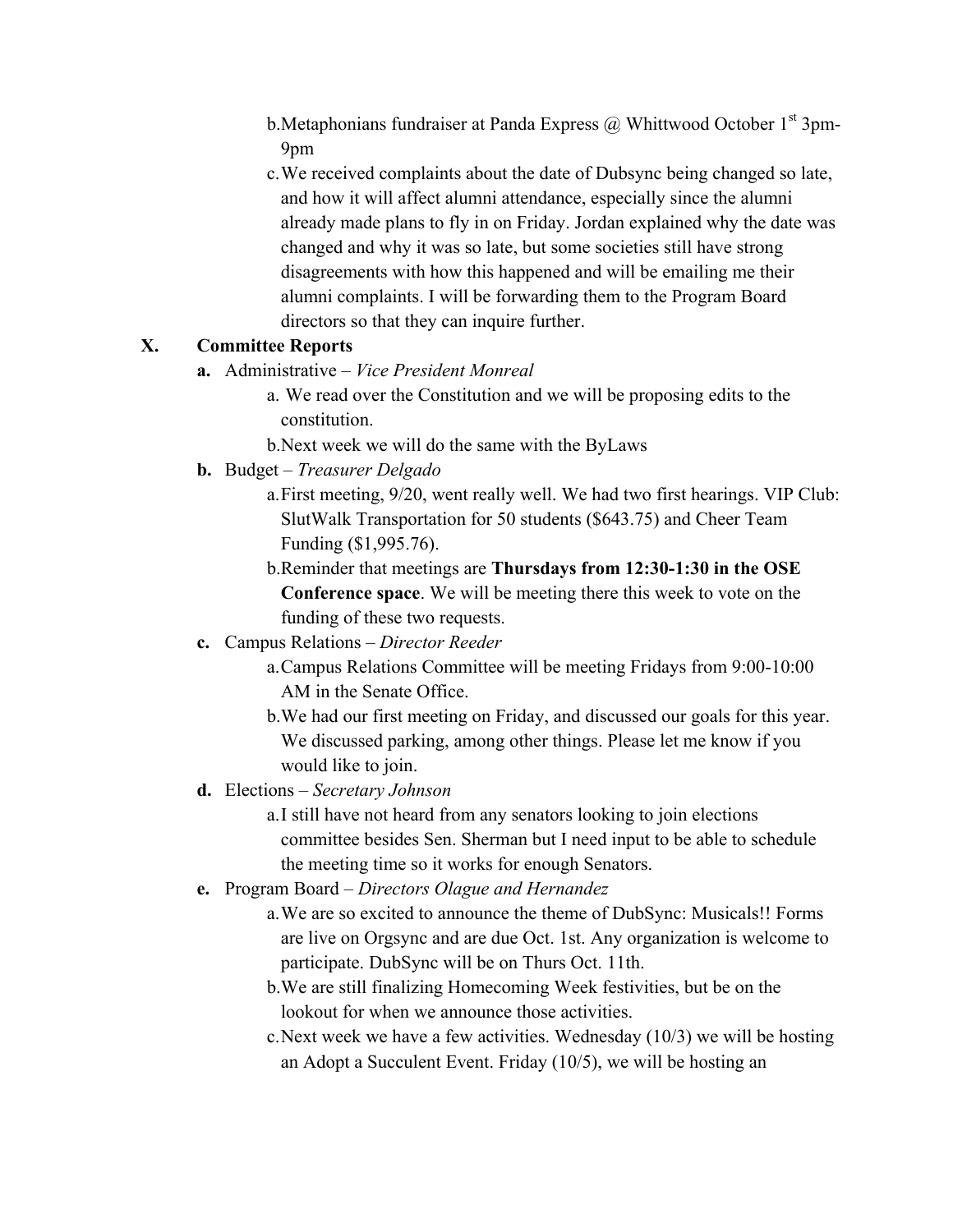Incredibles 2 movie night, and Saturday (10/6) we will have an excursion trip to Disneyland! Tickets will be live soon.

- **f.** Advocacy *President Manning* 
	- a.Addressing student concerns dealing with feeling singled out on campus. b.Increase students on campus' understanding that if there are issues on campus this is where they should be addressed and talked about
	- c.Give students the tools to advocate for themselves.
	- d.Have a channel for students to express concerns.
	- e.Misc. Topics:
		- 1. Advocacy Coalition  $\rightarrow$  figure out how to partner with the Advocacy Coalition, what is their involvement? What is our involvement? Balance responsibilities.
- **g.** Culinary *Sen. Eccles* 
	- a.Sen. Eccles will now be chairing the committee. I will be working out a meeting time, and location. First topic of discussion will be the issue of the disappearing Turkey Club.
- **h.** Student Feedback n/a
- **i.** Student Finance *Treasurer Delgado* 
	- a.Announcing time today: We will be meeting once to twice a month: **Mondays from 6-7pm** in the Senate Office Space.
- **j.** Environmental *Representative Gelinas*
	- a.Environmental committee is going to meet Friday's at 2:30 in the senate room. This week we are going to be discussing a timeline of this year's goals and the organization of those goals. Also, a member of the QC has reached out to me asking about the mural outside of the counseling center. They asked for my opinion on the mural and if I think it will help the students and just feedback in general. I wanted to bring this up because I would love input from the table and students before I reach out with my final statement to the QC because I'm not sure if I have all the information on it just yet.
- **XI. First Readings – n/a**
- **XII. Daily Calendar Considerations – n/a**

### **XIII. Miscellaneous Business**

- **a.** The issue of parking tickets was discussed, as ticketing begin this week. Sen. O'Grady asked if Dean Perez could look into where the funds from tickets are then allocated to.
- **b.** Sen. Joachim Senate Summary Emails
	- a.The idea was thrown around during the Senate retreat to send out a weekly roundup of the Senate meetings in order to better connect with the campus.